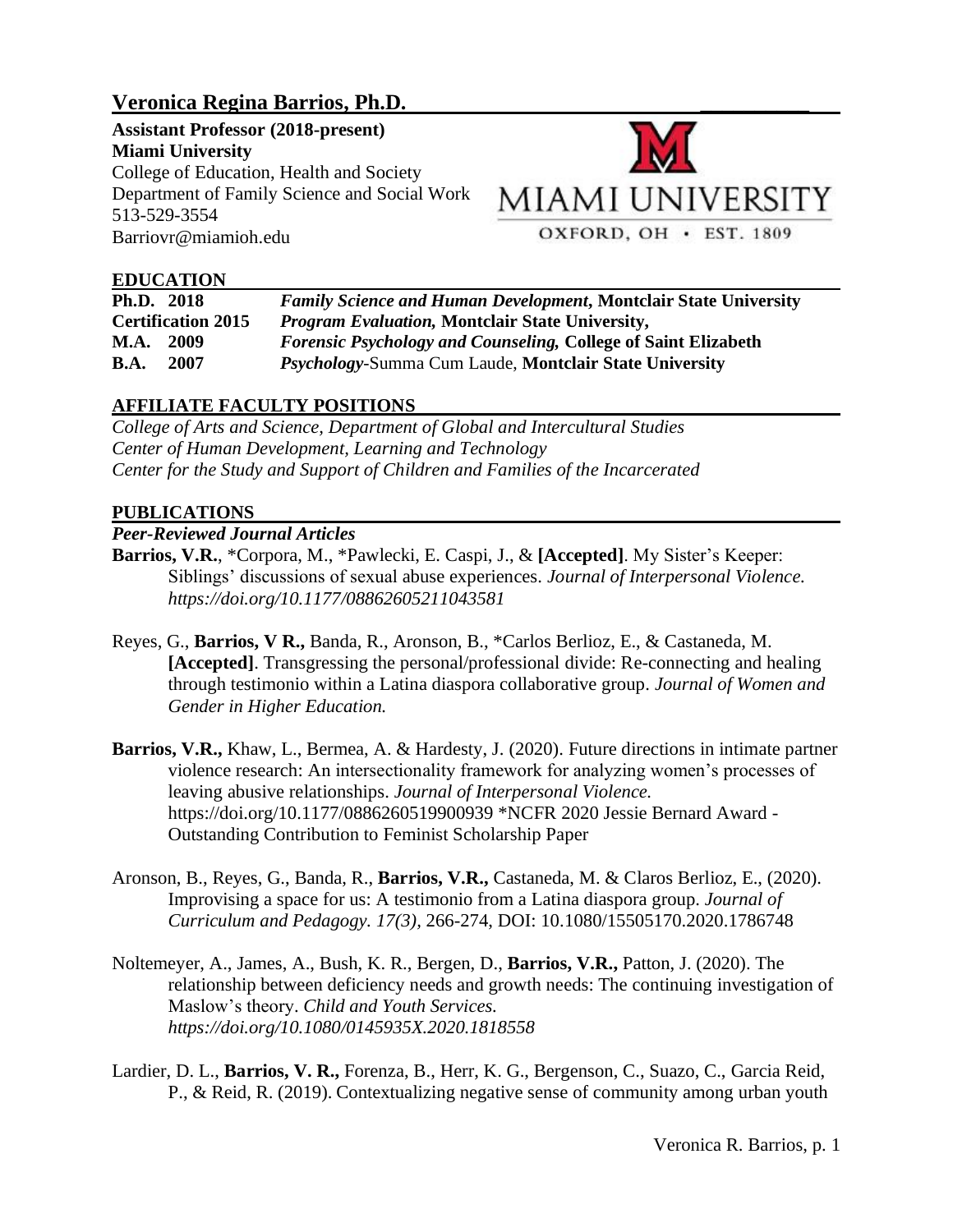of color: "Community…we ain't got that". *Journal of Community Psychology.* https://doi.org/10.1002/jcop.22298

- Lardier Jr., D. T., **Barrios, V. R.,** Reid, R. J. & Garcia-Reid, P. (2019)**.** A latent class analysis of cognitive empowerment and ethnic identity: An examination of heterogeneity between profile groups on dimensions of emotional psychological empowerment and social justice orientation among urban youth of color. *Journal of Community Psychology.* https://doi.org/10.1002/jcop.22202
- Lardier, Jr., D.T., **Barrios, V.R.**, Garcia-Reid, P., & Reid, R.J. (2018)**.** Preventing substance abuse among Hispanic urban youth: Valuing the role of family, social support networks, school importance, and community engagement. *Journal of Child & Adolescent Substance Abuse.* doi: 10.1080/1067828X.2018.1466748
- Caspi, J., Lardier, D., & **Barrios, V.R.** (2018). The double bind of siblings in adolescent substance abuse treatment. *Journal of Child and Family Studies, 27*(7), 2232-2244. *https://doi.org/10.1007/s10826-018-1068-6*
- Lardier Jr., D.T., Herr, K.G., **Barrios, V.R.,** Garcia-Reid, P., & Reid, R.J. (2017) Merit in meritocracy: Uncovering the myth of exceptionality and self-reliance through the voices of urban youth of color. *Education and Urban Society*, 1-27. doi: 10.1177/0013124517727583
- Lardier Jr., D.T., MacDonnell, M., **Barrios, V.R.,** Garcia-Reid, P., & Reid, R.J. (2017). The moderating impact of neighborhood sense of community on predictors of substance use among Hispanic urban youth. *Journal of Ethnicity in Substance Abuse*, DOI: 10.1080/15332640.2016.1273810
- Lardier Jr., D.T., **Barrios, V.R.,** Garcia-Reid, P., & Reid, R.J. (2016)**.** Suicidal ideations among suburban adolescents: The influence of school bullying and other mediating risk factors. *Journal of Child and Adolescent Mental Health, 28*(3), 213-231. DOI: 10.2989/17280583.2016.1262381
- Kelly, K., Murray, E., **Barrios, V.,** Gorman, J., Ganis, G., & Keenan, J. P. (2009). The effect of deception on motor cortex excitability. *Social Neuroscience, 4*(6), 570-574
- **Barrios, V**., Kwan, V., Ganis, G., Gorman, J., Romanowski, J., & Keenan, J. P. (2008) Elucidating the neural correlates of egoistic and moralistic self-enhancement. *[Consciousness and Cognition,](http://www.sciencedirect.com/science/journal/10538100) 17*, 451-456.
- Kwan, V., **Barrios, V**., Ganis, G., Lange, C., Kumar, M., Shepard, A., Shelby, C., & Keenan, J. P. (2007). Assessing the neural correlates of self-enhancement bias: A transcranial magnetic stimulation study. *Experimental Brain Research, 182*(3), 379-385.

### *Non-Refereed Online Publications (Conference Proceedings, Blog, Magazine Article)* Lardier Jr., D.T., Herr, K., **Barrios, V.R.,** Garcia-Reid, P., & Reid, R.J. (2017, September 19). The American dream eludes many urban youth of color. And they think it's their own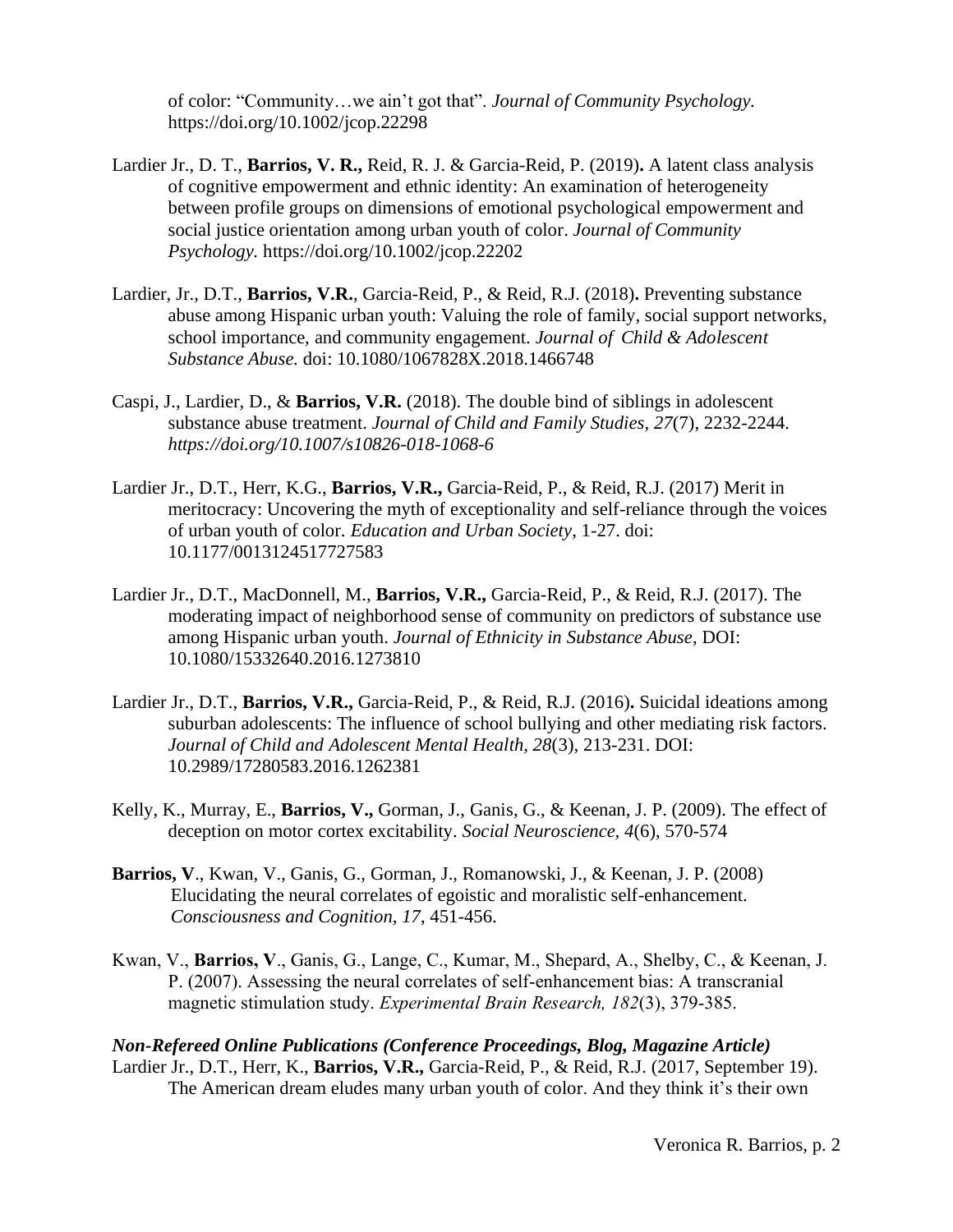fault. London School of Economics, US Centre for United States Politics and Policy, London, England. Retrieved from http://bit.ly/2f70QJj

**Barrios, V.R.,** Chauveron, L.M., MacDonnell, M., Linver, M., & Urban, J. (2016). Position paper: An intersectional approach to relational developmental science: Intersectional Developmental Science. *Society for the Study of Human Development.*

### *Book Chapters*

- **Barrios, V.R. [Accepted].** Understanding victims of sexual and interpersonal violence: Everything the victims taught me. In James & Anderson (Eds.). *Essays of Advice.* Cognella Academic Press.
- **Barrios, V.R.** & Caspi, J. (2020). Disclosing sexual assault: An integrated theory. In Geffner, Vieth, Vaughan-Eden, Rosenbaum, Hamberger, & White (Eds.). *Handbook of interpersonal violence across the lifespan.* Springer International Publishing AG
- **Barrios, V.R.** (2020). The first. In Van Galen, J. A. & Sablan, J. (Eds.). *Amplified voices, Intersecting identities: Volume 2: First-generation PhDs navigating institutional power in early careers.* Brill. https://doi.org/10.1163/9789004445253
- James, A. G., **Barrios, V. R.,** Roy, R., & Lee, S. (2020). Race, ethnicity, and family stress. In Bush, K. & Price, C. (Eds.). *Families and Change: Coping with stressful life events.* Sage Publishing.
- **Barrios, V. R.** & Barrios, C. (2018). Understanding the context of parental involvement through the national pta standards. In Grinberg, J. & Schwarzer, D. (Eds.) *Understanding glocal contexts in education: What every novice teacher needs to know.* Dubuque, IA: Kendall Hunt Publishing Co.
- Caspi, J. & **Barrios, V.R**. (2016). Destructive sibling aggression. In C.A. Cuevas & C.M. Rennison (Eds.), *The Wiley-Blackwell handbook on the psychology of violence*. West Sussex, UK: Wiley-Blackwell.
- Gorman, J., **Barrios, V.**, Martinez, M., & Keenan, J. P. (2007). The cortical correlates of deception and self deception. In Grunewald, E. & Frankenhuis, W. (Eds.), *Researching the Self*. Newcastle, UK: Cambridge Scholars Publishing.

### *Submitted Manuscripts*

Budd, K M., Ward, R. M. & **Barrios, V. R.** (Under Review). International and domestic college students: A comparison of campus sexual assault victimizations. Paper in preparation for submission to *Violence and Victims.*

### *Scholarship in Progress*

**Barrios, V.R.,** Holladay, K., Pawlecki, E.\*, Lardier, D.T., Herr, K., Garcia Reid, P., & Reid, R. (In preparation). Experiences with childhood abuse in sex workers*.* Paper in preparation for submission to *Journal of Family Violence*.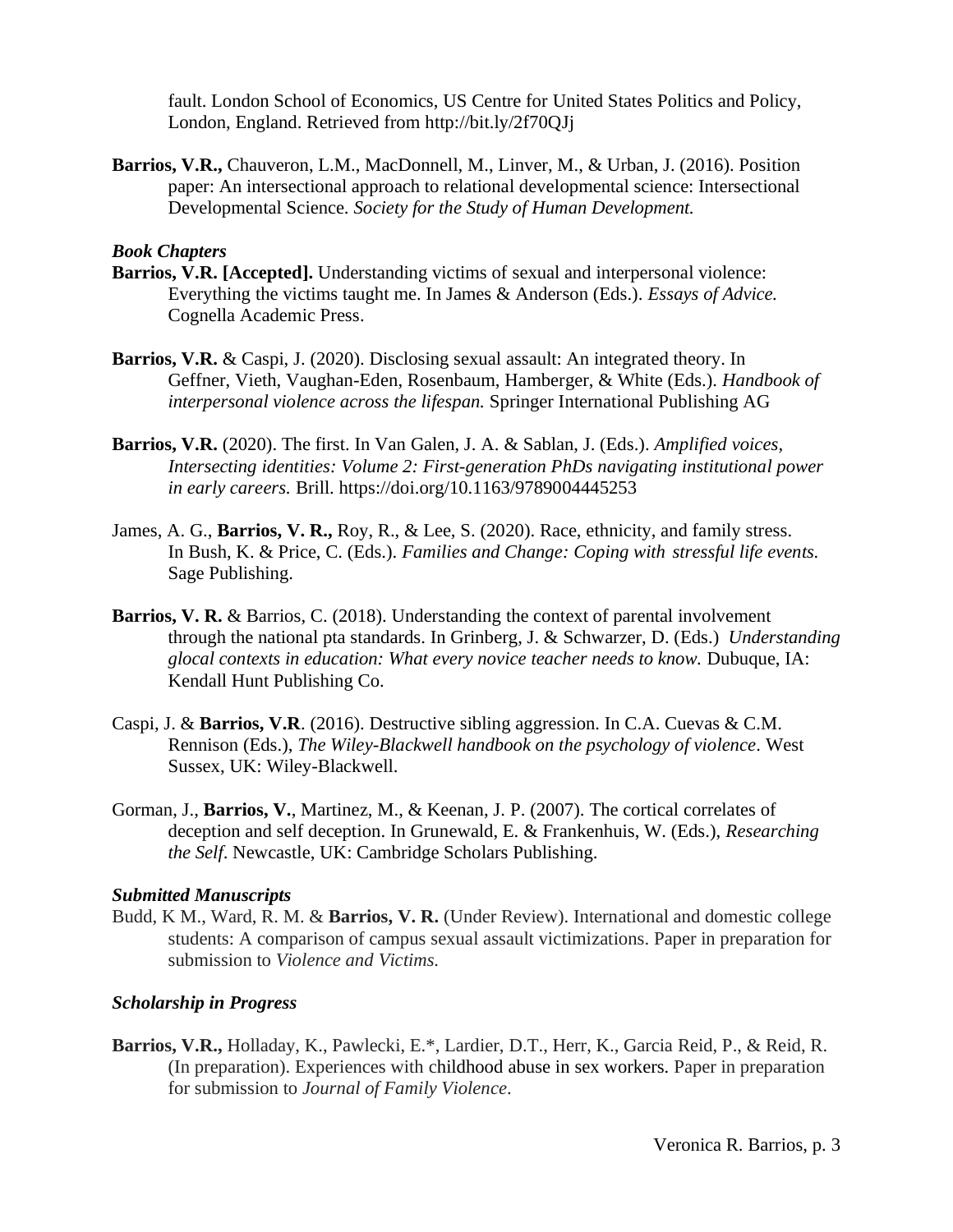- **Barrios, V.R.,** Holladay, K., Pawlecki, E.\*, Lardier, D.T., Herr, K., Garcia Reid, P., & Reid, R. (In preparation). Systemic failures in responding to sex workers*.* Paper in preparation for submission to *Journal of Interpersonal Violence*.
- **Barrios, V.R.** & Goldfarb, K. (In preparation). Latinx families in the United States: Theory, research, and practice recommendations. *Journal of Latinos and Education.*
- **Barrios, V.R.** (In preparation). Understanding disclosure barriers: An integrated theory of sexual abuse disclosure. *Potential submission to Signs.*
- **Barrios, V.R.,** Chen, X., Baker, E., & Lardier, Jr., D. T. (In preparation). Should I ask? An intersectional and transformative interview guide for practitioners. *Potential submission to Journal of Family Relations.*
- **Barrios, V.R**. (In preparation). Identity framing and reframing: Insights while teaching and researching in a translingual Latino family class (TLFC). *Potential submission to Journal of Latinos and Education.*

### **CONFERENCE PRESENTATIONS**

### *Peer-Reviewed*

- Barrios, V. R. (November 2021). De-centering U.S. myths as they relate to intimate partner violence help-seeking. Poster to be presented at the annual meeting of the National Council on Family Relations, *virtual due to COVID-19 \*Student*
- Letiecq, B., Landor, A.M., Kuvalanka, K., **Barrios, V. R.**, Anderson, L., & Rodgers, N. (November 2021). Family privilege 2.0: A critical feminist workshop for systems change. Interactive workshop to be presented at the annual meeting of the National Council on Family Relations, *virtual due to COVID-19 \*Student*
- **Barrios, V.R.**, \*Bergeson, C., Lardier, D.T., Reid, R. (November, 2020). *"You'll find out all that mess that you forgot about along the way": Childhood sexual abuse in sex workers.* Poster to be presented at the annual meeting of the National Council on Family Relations, *virtual due to COVID-19 \*Student*
- \*Yin, S., \*Chen, X., & **Barrios, V.R.** (November, 2020). *Chinese parents' attitudes about sexual abuse prevention.* Poster to be presented at the annual meeting of the National Council on Family Relations, *virtual due to COVID-19. \*Student*
- Letiecq, B., Rodgers, N., Kuvalanka, K., Landor, A.M., & **Barrios, V. R.** (November, 2020). *Surfacing the language of family privilege in the media, policy, and family science: A critical feminist workshop for systems change.* Workshop to be presented at the annual meeting of the National Council on Family Relations, *virtual due to COVID-19*
- **Barrios, V. R.** (July, 2020). *I don't consider myself a survivor of anything other than life's bulls\*t.': Disclosing sexual violence.* Paper accepted for presentation at the annual meeting of Society for the Study of Social Problems, San Francisco, C.A. Paper accepted for presentation but not presented due to COVID-19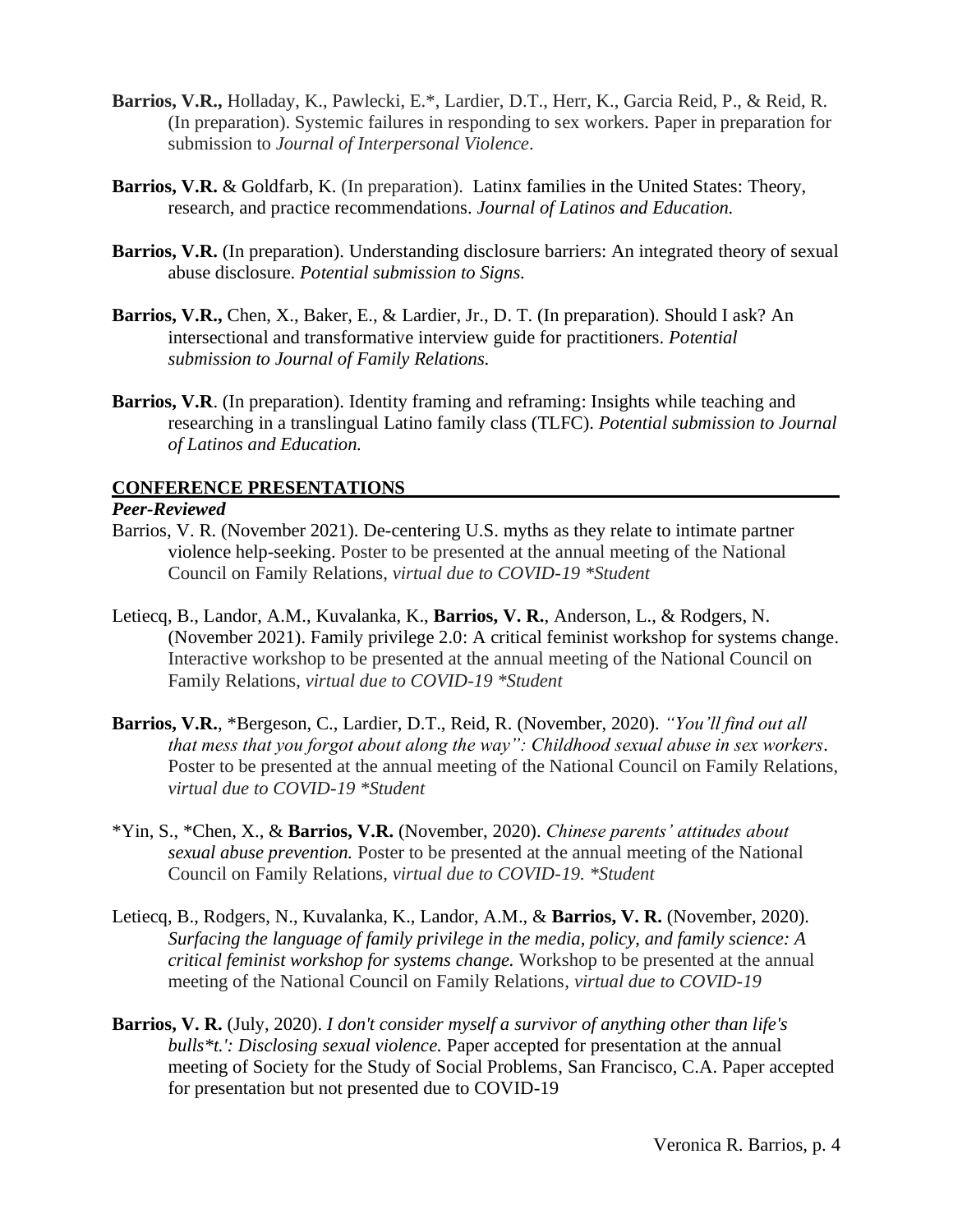- Reyes, G., Rothrock, R., Caldas, B., Aronson, B., Castañeda, M., **Barrios, V.,** & Claros Berlioz, E\*. (April, 2020). *Latina Interdisciplinary Feminist Troupe (LIFT): Co-constructing testimonios and community for scholarly, pedagogical, and personal development*. Paper accepted for the American Educational Research Association (AERA), San Francisco, CA. Paper accepted for presentation but not presented due to COVID-19. *\*Student*
- **Barrios, V. R.** (November, 2019). *Engaging therapists in developing a practice tool.* Paper presented at the annual meeting of the National Council on Family Relations, Fort Worth, T.X.
- Bush, K. R., James, A., Noltemeyer, A., Bergen, D., **Barrios, V. R.** (2019, July). *The relationship between deficiency needs and growth needs: The continuing empirical investigation of Maslow's theory.* Poster submitted for the annual meeting of the International School Psychology Association.
- **Barrios, V. R.**, James, A., & Kuvalanka, K. (2019, June). *Teaching family science through a social justice lens*. Presentation **accepted but withdrawn** for the Teaching Family Science Conference. (lack of funding)
- Lardier Jr., D.T., \*Garcia-Cole, J., \*Iglesias, Y., \*Ramirez, C., **Barrios, V.R.,** \*Grelle, B., & Vermiyla, L, (2019, June). *The Voices of Undocumented Mestiza Adults in a Southwestern U.S. Community Coalition: Es beneficio de la comunidad, para todos…. Somos la voz de las personas*. Poster presentation at the 17th Biennial Conference of the Society for community Research and Action (SRCA). Chicago, Illinois. *\*Student*
- Aronson, B., Reyes, G., Rothrock, R., \*Berlioz, E. C., **Barrios, V. R.** (2019, May). *Intersectional identities: The diaspora of Latinas.* Paper submitted for the annual meeting of the Critical Race Studies in Education Association. *\*Student*
- **Barrios, V. R.**, & Goldfarb, K. P. (2018, November). *The intersection of teaching and my identity*. Paper presented at the annual meeting of the National Council in Family Relations, San Diego, CA. *\*Advancing Family Science Section Student Paper Award*
- **Barrios, V. R.**, Caspi, J., Garcia-Reid, P., Goldfarb, K. P. (2018, November). *My sister's keeper: Survivors' experiences disclosing sexual abuse to a sibling.* Paper presented at the annual meeting of the National Council on Family Relations, San Diego, CA.
- **Barrios, V. R.,** Brooks, G., Daneshpou, M., Duke, A. M., Su-Russell, C. (2018, November). *Conversations on social justice: How our social locations shape our work.* Special sessionpanel at the annual meeting of the National Council on Family Relations, San Diego, CA.
- Ompara, I.\*, Brown, T. L., **Barrios, V. R.** (2018, November). *The application of strength-based approaches for training students to work with racial/ethnic minorities through practicums and internships*. Invited Presenter Symposium presented at the annual meeting of the National Council on Family Relations, San Diego, CA. *\*Student*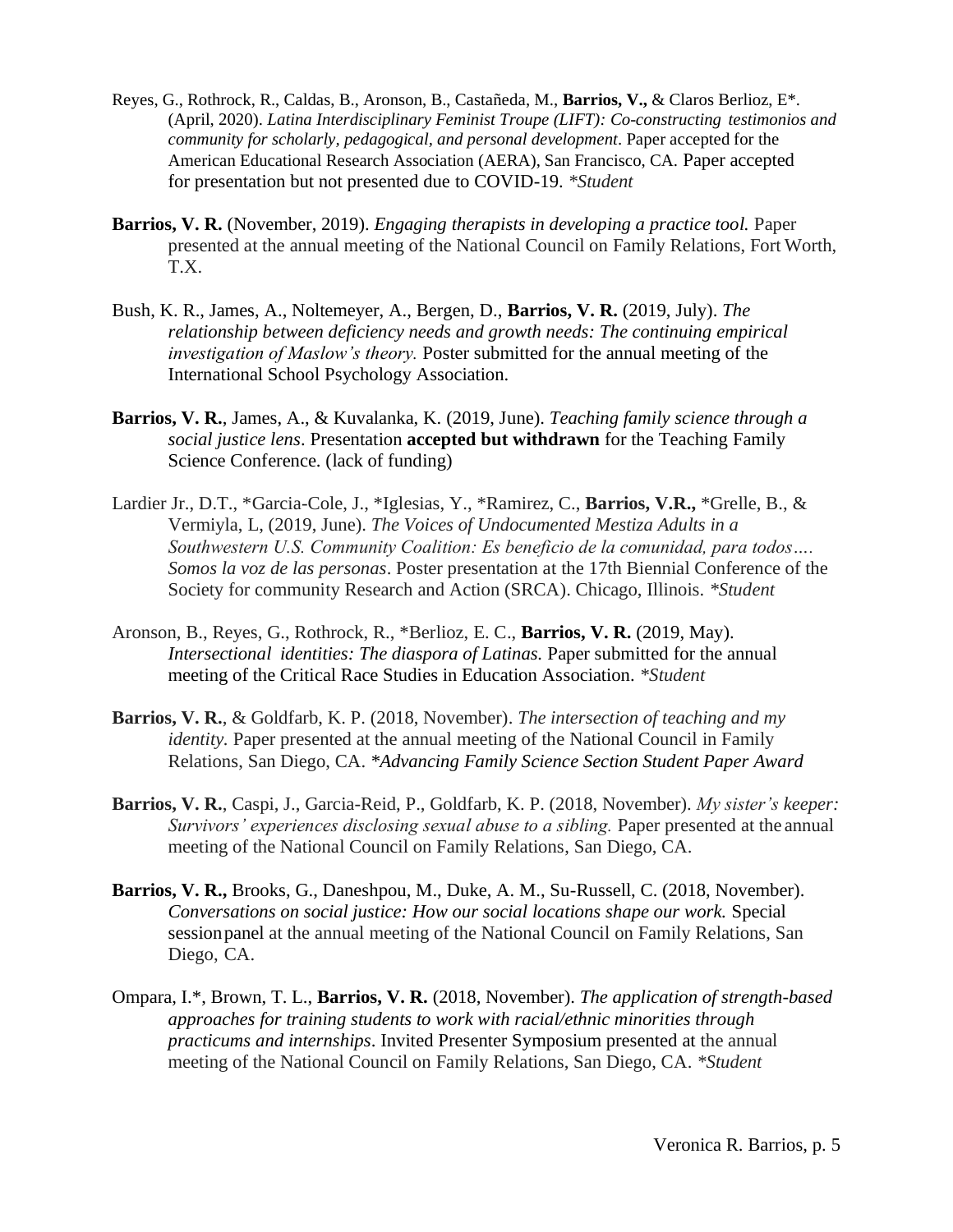- **Barrios, V. R.** (2018, April). *Identity framing and reframing: Insights while teaching and researching in a translingual latino family class (TLFC).* Paper presented at American Educational Research Association (AERA) 2018 Annual Meeting. New York, NY.
- **Barrios, V. R.** (2018, February). *A transformative and intersectional interview guide for sexual abuse disclosure.* Paper presented at 35th Annual Winter Roundtable. Columbia Teachers College. New York, NY.
- Bermea, A. M., **Barrios, V. R,** Rueda, H. A., & Toews, M. L. (2017, November). *Trauma informed care for adolescent mothers in foster care.* Paper presented at the annual meeting of the National Council on Family Relations, Orlando, FL.
- Chauveron, L., MacDonnell, M., **Barrios, V**.R., Urban, J.B. & Linver. M. (2017, April). *Intersectional developmental science: linking intersectionality & rds for a more socially just approach to child development.* Poster presented at the biannual meeting of the Society for Research on Child Development, Austin, TX.
- Bermea, A. M., **Barrios, V. R,** Rueda, H. A., & Toews, M. L. (2017, February) *Towards an understanding of trauma informed care for adolescent mothers in residential foster care.* Paper presented at the 34th Annual Winter Roundtable. Columbia University Teachers College. New York, N.Y.
- Khaw, L., **Barrios, V.R.** Bermea, A., & Hardesty, J.L. (2016, November). *Intersectionality as a framework for exploring women's preparations to leave abusive partners.* Paper presented at the annual meeting of Theory Construction and Research Methodology conference, Minneapolis, MN.
- **Barrios, V.R**., Schwarzer, D., Andrade, G., Cedeno, D., Goldfarb, K.P. (2016, November). *Identity framing and reframing: Insights while teaching and researching in a translingual latino family class (TLFC).* Poster symposium presented at the annual meeting of the National Council on Family Relations, Minneapolis, MN.
- Cedeno, D., Schwarzer, D., **Barrios, V.R**., Andrade, G., Goldfarb, K.P. (2016, November). *Methodological insights in researching a translingual family studies class.* Poster symposium presented at the annual meeting of the National Council on Family Relations, Minneapolis, MN.
- Andrade, G., Schwarzer, D., **Barrios, V.R**., Cedeno, D., Goldfarb, K.P. (2016, November). *Curriculum insights in teaching a translingual latino family class (TLFC).* Poster symposium presented at the annual meeting of the National Council on Family Relations, Minneapolis, MN.
- MacDonnell, M., **Barrios, V**.**R**., Chauveron, L., Linver, M., & Urban, J.B. (2016, November). *Promoting social justice through intersectional developmental science.* Paper presented at the annual meeting of the National Council on Family Relations, Minneapolis, MN.
- Lardier Jr., D.T., **Barrios, V.R**., Garcia-Reid, P., & Reid, R.J. (2016, November). *The moderating effects of gender on substance use and protective mechanisms among*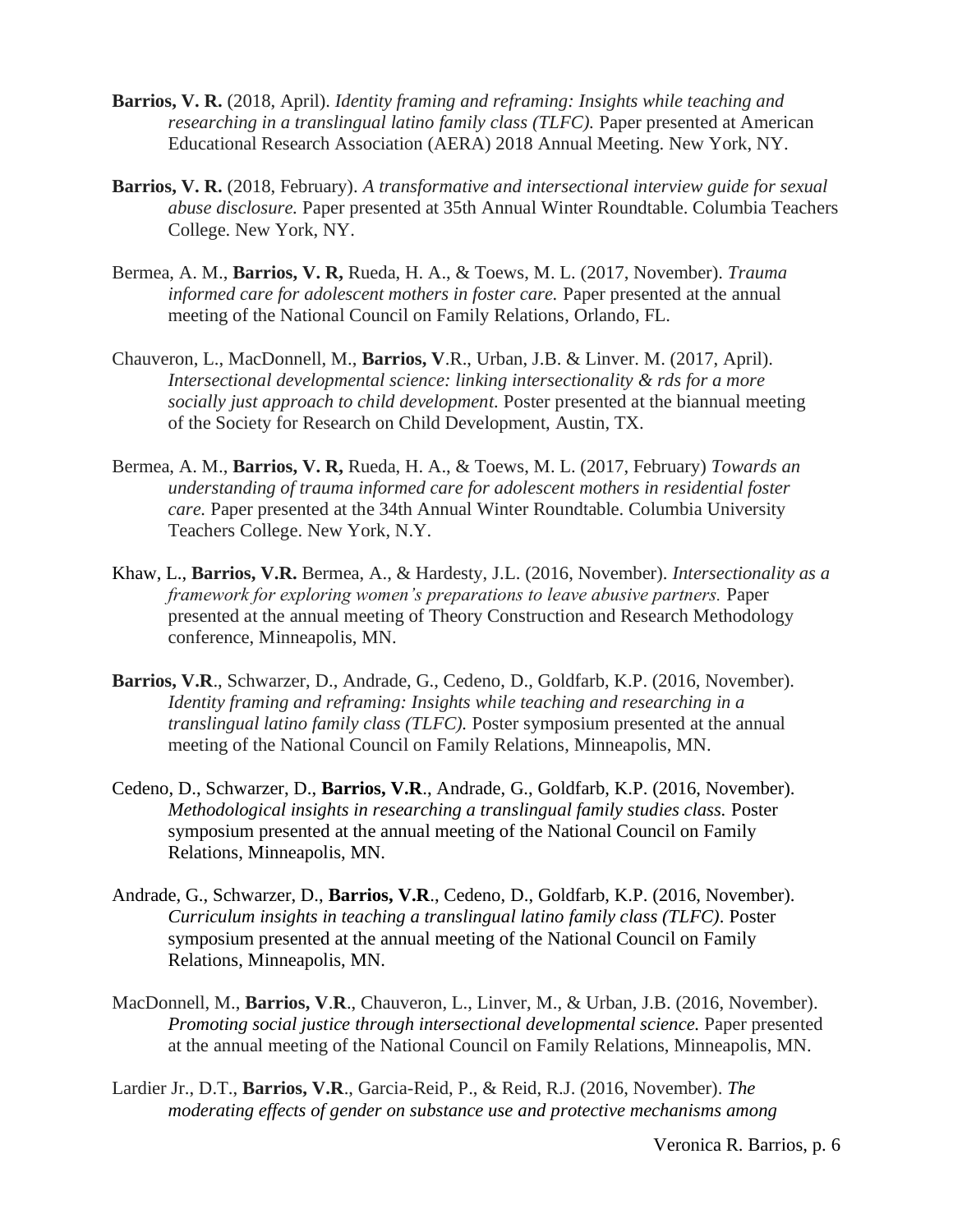*hispanic urban youth.* Paper presented at the annual meeting of the National Council on Family Relations, Minneapolis, MN.

- Illnick, V., **Barrios, V.R.,** Lardier Jr.. D.T., Herrera, A., Garcia-Reid, P., Reid, R.J. (2016, November). *Exploring a photovoice curriculum for empowering urban students ofcolor.* Poster presented at the annual meeting of the National Council on Family Relations, Minneapolis, MN.
- Lardier Jr., D.T., **Barrios, V.R**., Herr, K., Garcia-Reid, P., & Reid, R.J. (2016, April). *Expanding possible futures with youth: Moving beyond the contradictions of exceptionality.* Paper presented at American Educational Research Association (AERA) 2016 Annual Meeting. Washington, DC.
- Linver, M.R., Urban, J.B., **Barrios, V. R.**, Chauveron, C., MacDonnell, M., Gama, L., Illnick, V., & Jensen, R. (2016, March). *Predicting positive youth development from self regulation and sense of purpose in early adolescence.* Paper presented at Society for Research on Adolescence (SRA) 2016 Annual Meeting. Baltimore, MD.
- Lardier Jr., D.T., **Barrios, V.R.,** & Garcia-Reid, P. (2015, February). *The narratives of urban youth: exceptionality, educational attainment, and access to empowerment social capital*. Columbia Teacher College 33rd Annual Winter Roundtable. Columbia Teachers College. New York, NY.
- Lardier, D., **Barrios, V. R.**, Garcia-Reid, P., & Reid, R. (2015, November). *The resilient voices of inner-city youth: implications for empowerment-based prevention initiatives*. Paper presented at the annual meeting of the National Council on Family Relations, Vancouver, CA. \*Student/New Professional Ethnic Minorities Section Best Paper Award
- MacDonnell, M., Gama, L., Illnick, V., Jensen, R., Chauveron, C., **Barrios, V**., Linver, M.R., & Urban, J.B. (2015, November). *Going overseas: Challenges, benefits and lessons learned from international evaluation.* Poster presented at the annual meetings of the American Evaluation Association, Chicago, IL.
- **Barrios, V**., Chauveron, L., MacDonnell, M., & Urban, J.B. (2015, October). Social justice in developmental science: A definition and review of the literature. Paper presented at the annual meetings of the Society for the Study of Human Development, Austin, TX.
- **Barrios, V**., MacDonnell, M., Chauveron, L., Illnick, V., Gama, L., Jensen, R., Linver, M.R., & Urban, J.B. (2015, October). *Youth self-discovery through character education: A data triangulation approach*. Poster presented at the annual meetings of the Society for the Study of Human Development, Austin, TX.
- Chauveron, C., Gama, L., Jensen, R., MacDonnell, M., **Barrios, V**., Illnick, V., Urban, J.B., & Linver, M.R. (2015, October). *Sharing lab and learning successes: The art of public relations*. Poster presented at the annual meetings of the Society for the Study of Human Development, Austin, TX.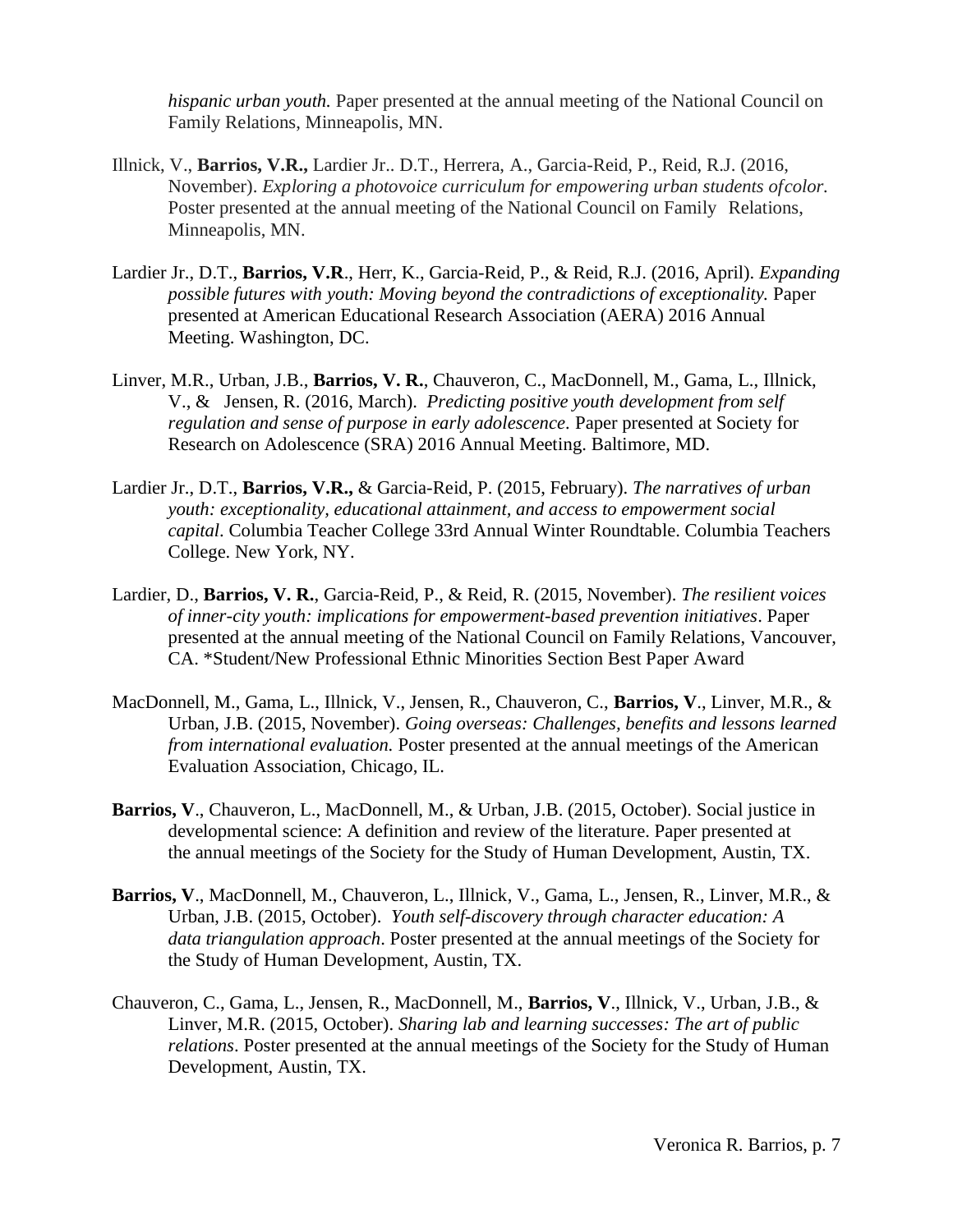- MacDonnell, M., Urban, J.B., Chauveron, L., **Barrios, V**., Gama, L., Illnick, V., Jensen, R., & Linver, M.R. (2015, October). *Thinking ahead: The role of goal selection in youth future mindedness.* Paper presented at the annual meetings of the Society for the Study of Human Development, Austin, TX.
- Linver, M., Urban, J., **Barrios, V.R.,** Chauveron, L., Gama, L., Jensen, J., Illnick, V., & MacDonnel, M. (2015, May). *Is early adolescent self-regulation associated with the 5 Cs of positive youth development? Findings from Scottish youth.* Poster presented at the annual meeting of the Association of Psychological Science, New York, NY.
- **Barrios, V.R.** (2015, April). *A systems evaluation in practice: A case study.* Poster presented at the annual meeting of the Eastern Evaluation Research Society, Absecon, NJ. \*Awarded notable student submission.
- Gama, L., MacDonnell, M., Illnick, V., Jensen, R., **Barrios, V.R.,** Chauveron, L., Linver, M., & Urban, J. (2015, April). *Mind the gap: Technology solutions for evaluation research in another country.* Poster presented at the annual meeting of the Eastern Evaluation Research Society, Absecon, NJ. \*Awarded notable student submission.
- Illnick, V., Jensen, R., MacDonnell, M., Gama, L., **Barrios, V.R.,** Chauveron, L., Linver, M., & Urban, J. (2015, April). *Challenges in international evaluation research: Preparation, protocols, and process.* Paper presented at the annual meeting of the Eastern Evaluation Research Society, Absecon, NJ. \*Awarded notable student submission.
- Urban, J., Archibald, T., Hebbard, C., Burgermaster, M., **Barrios, V.R.**, & Trochim, W. (2015, April). *Results and Implications of Using the SEP and the mySEP in evaluation planning and implementation for STEM Outreach Programs.* Panel paper presented at the annual meeting of the Eastern Evaluation Research Society, Absecon, NJ.
- **Barrios, V.R.** & Caspi, J. (2014, November). *An integrated theory of Latina sexual abuse disclosure*. Paper presented at the annual meeting of Theory Construction and Research Methodology conference, Baltimore, MD.
- Caspi, J., **Barrios, V.R.** & Lardier, D. (2014, November). *Sibling and adolescent substance abuse: A family treatment double bind*. Paper presented at the annual meeting of the National Council on Family Relations, Baltimore, MD.
- Puccio, M., Spencer, S., Panchoo, K., Byrne, A., & **Barrios, V.** (2013, April). *Undergraduate student involvement in a mixed methods evaluation research project.* Presented at the annual meeting of the Eastern Evaluation Research Society, Absecon, NJ. \*Awarded notable student submission
- Kelly, K., **Barrios, V.,** & Keenan, J. P. (2006, April). *The role of motor cortex regions in deception: Evidence from motor evoked potentials (MEPs) elicited by transcranial magnetic stimulation (TMS).* 13th Annual Cognitive Neuroscience Society, San Francisco, CA.

### *Faculty-Reviewed*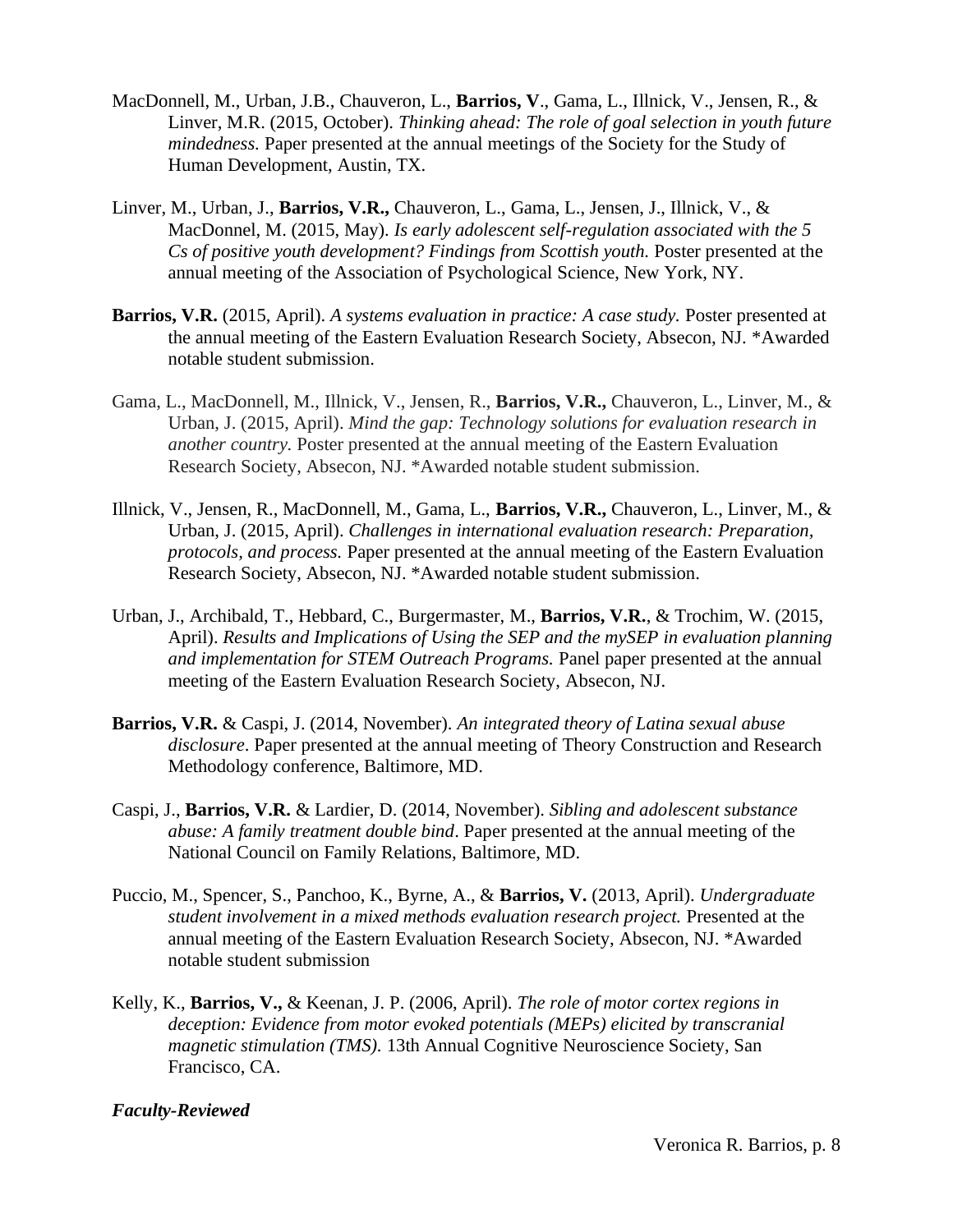- **Barrios, V.R.** (2016, April). *Social justice in developmental science.* Presented at the Montclair State University Student Research Symposium, Montclair, NJ.
- Lardier Jr., D.T, **Barrios, V.R**., Garcia-Reid, P., & Reid, R.J. (2016). *School bullying's effect on suicidal ideations among suburban high school students: The mediating role of family conflict, mental health symptoms, and substance use.* 10<sup>th</sup> Annual Student Research Symposium. Montclair State University. Montclair, New Jersey
- **Barrios, V.R.** (2015, April). *A systems evaluation in practice: A case study.* Presented at the Montclair State University Student Research Symposium, Montclair, NJ.
- Caspi, J., Lardier Jr., D.T., & **Barrios, V.R.** (2015, April). *A family therapist matrix for working with adolescent and sibling substance abuse.* Presented at the Montclair State University Student Research Symposium, Montclair, NJ. \*Awarded the Student Interdisciplinary Award
- Chauveron, L., Linver, M., Urban, J., **Barrios, V.R.,** Gama, L., Jensen, R., Illnick, V., MacDonnell, M. (2015, April). *Is early adolescent self-regulation associated with the 5 Cs of positive youth development? Findings from Scottish youth***.** Presented at the Montclair State University Student Research Symposium, Montclair, NJ. \*Nominated for Interdisciplinary Award
- Gama, L., MacDonnell, M., Illnick, V., Jensen, R., **Barrios, V.R.,** Chauveron, L., Linver, M., & Urban, J. (2015, April). *Mind the gap: Technology solutions for evaluation research in another country.* Presented at the Montclair State University Student Research Symposium, Montclair, NJ.
- Illnick, V., Jensen, R., MacDonnell, M., Gama, L., **Barrios, V.R.,** Chauveron, L., Linver, M., & Urban, J. (2015, April). *Challenges in international evaluation research: Preparation, protocols, and process.* Presented at the Montclair State University Student Research Symposium, Montclair, NJ.
- **Barrios, V.R.** & Caspi, J. (2014, April). *Interdisciplinary framework for Latina sexual abuse disclosure*. Presented at the Montclair State University Student Research Symposium, Montclair, NJ.
- Puccio, M., Spencer, S., Panchoo, K., Byrne, A., & **Barrios, V.** (2013, April). *Undergraduate student involvement in a mixed methods evaluation research project*. Poster presented at the Montclair State University Student Research Symposium, Montclair, NJ.

### **INVITED PRESENTATIONS**

*Hispanic Serving Institutions: A Critical Pipeline to Graduate School for Latinx Students.* (October, 2020). The Office of Hispanic Serving Initiatives. Montclair State University, NJ

*Implicit Bias in Volunteer work.* (October, 2020). Medlife Miami, Miami University, OH.

*Teaching During the Pandemic.* (September, 2020). Graduate School, Miami University, OH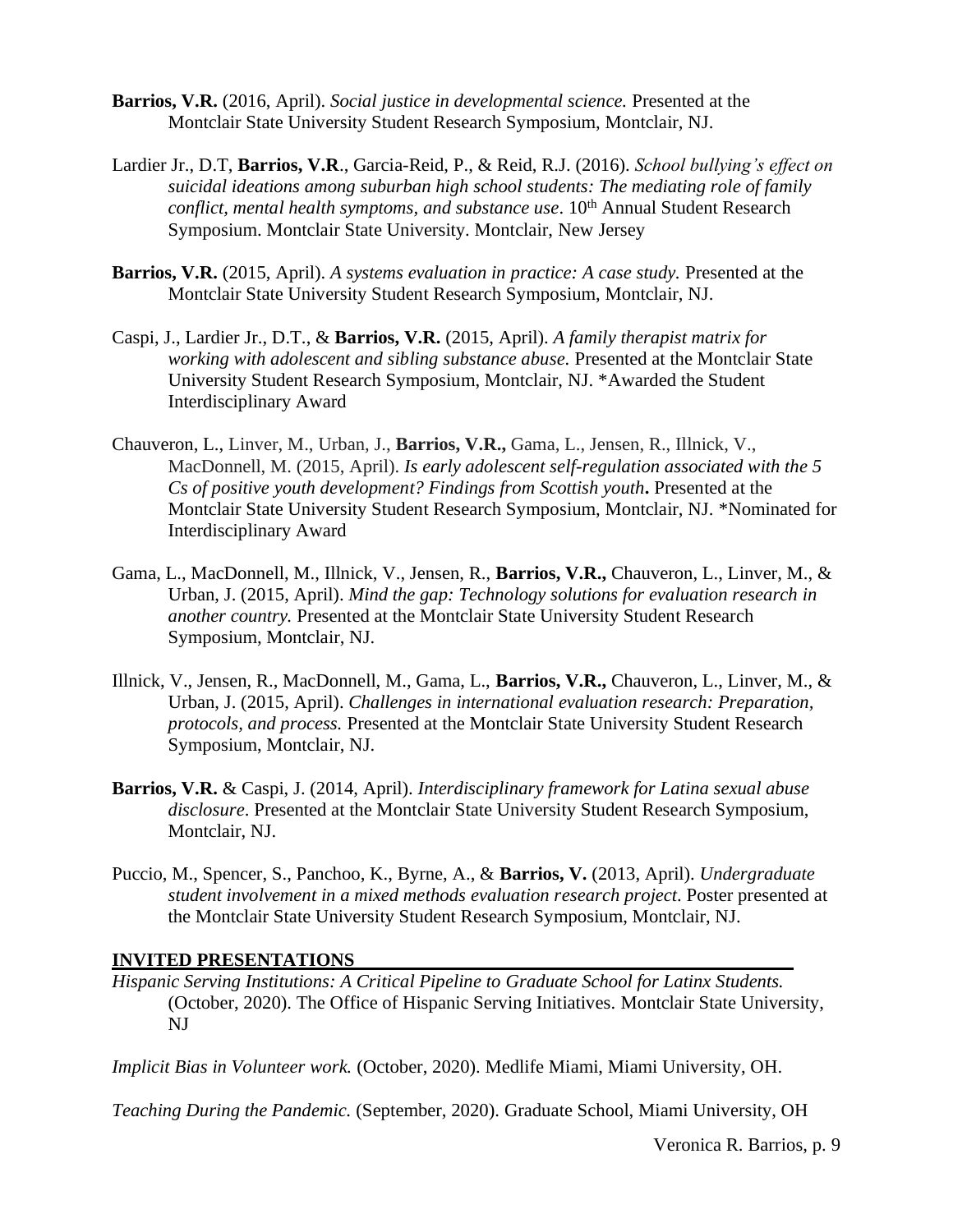- *Advocate Bias in the SART Response.* (June, 2020). Women Helping Women, Butler County, OH.
- *Responding to Sexual Violence.* (March, 2020). Women Helping Women, Butler County, OH.
- *Addressing Bias in the SART Response.* (September, 2019). Women Helping Women, Butler County, OH.
- *Implicit Bias in Responding to Sexual Violence.* (March, 2019). Women Helping Women, Butler County, OH.
- *Exposing the Culture of Nondisclosure of Sexual Violence.* (February, 2019). College of Education and Human Services, Miami University.
- *The Culture of Nondisclosure of Sexual Violence.* (November, 2018). Center for Human Development, Learning, and Technology Fall Research Seminar.
- *The Road to Healing: Exploited Girls and Women Standing Strong.* (2015, March 13). Panel discussant presented at Commission on the Status of Women, Church Center, United Nations, NY.
- *Women, Work, and Family*. (March, 2014) Presented at the Commission on the Status of Women, Church Center, United Nations, NY.
- *Empowerment Series for Young Women*. (2014, September June 2015). Presented at Mary Help of Christians Academy, N. Haledon, NJ
- *Social Justice and Mission Work*. (2014, July). Presented for VIDES International, N. Haledon, NJ.
- *Human Development and Mission Work*. (2014, July). Presented for VIDES International, N. Haledon, NJ.

### **TEACHING EXPERIENCE**

### *2018-current Assistant Professor Miami University, Oxford, OH* • Interpersonal Violence-FSW451/551; SOC 451/551; WGS 451/551

• *Culturally Informed Practice- FSW 415/515*

### *2019-current Assistant Professor Miami University, Oxford, OH*

• Independent Study-  $FSW477(R)$  – Sexual Violence focus

### *2016-2018 Adjunct Professor Montclair State University, Montclair, NJ*

- Families in Society: Familias Latinas en los Estados Unidos-FCST 120
- Family Development over the Life Course-FCST 348

• Power and Intersectionality-FCST 844

*2016-2018 Teaching Assistant Montclair State University, Montclair, NJ*

Veronica R. Barrios, p. 10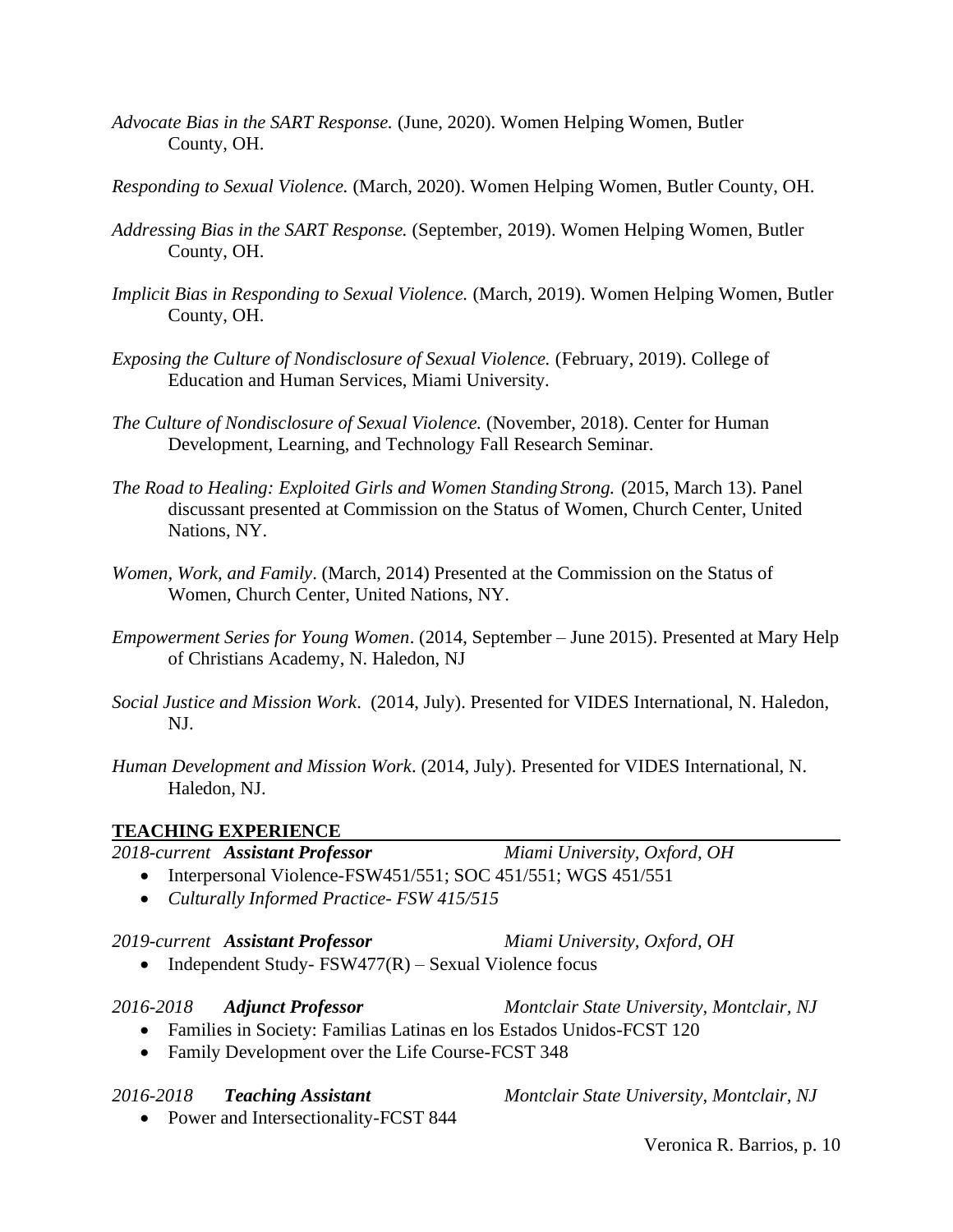- Families in Society: Familias Latinas en los Estados Unidos –FCST 120
- Child Development I-FCST 214

• Psychology of Aggression-PSYC 381

## *Spring 2017 Adjunct Professor Bloomfield College, Bloomfield, NJ*

• Geographies of Experience: Educational Inequality -GEO-103

• Introduction to Psychology-PSYC 101

- Sensation and Perception-PSYC 341
- Introduction to Psychology-PSYC 100
- Abnormal Psychology-PSYC 340
- Research Methods I-PSYC 230
- Cognitive Psychology-PSYC 309

## *2012-2013 Adjunct Professor Felician College, Lodi, NJ*

- Introduction to Psychology-PSYC 101
- Psychology of Personality-PSYC 407
- Psychology of Health and Illness-PSYC 377
- Adolescent Psychology-PSYC 202

## *2010-2011 Justice Studies Program Coordinator Mary Help of Christians Academy, North Haledon, NJ*

- Taught Forensic Psychology, Criminal Justice, Sociology, UN Social Justice
- Coordinated other courses: Forensic Science, Psychology, Introduction to Law
- Invited guest speakers to school and plan class trips to courts, prisons, jails
- Introduced young women to various job opportunities available to them
- Empowered young women to advocate for others
- Utilized group work as well as field experience to enhance the learning environment of students

## **ADVISING EXPERIENCE**

|      | 2020-current Faculty Advisor to Students Assault Survivor Support student group    |
|------|------------------------------------------------------------------------------------|
| 2020 | Level B Status Advisor                                                             |
|      | 2018-current Advisor for the Child Studies and Youth Development Minor             |
|      | 2019-2020 Advisor for Juniors in the Child Life Certification Program, 10 students |
|      | 2018-current Graduate Student Appointment, 4 students                              |
|      |                                                                                    |

# **INTERNAL AND EXTERNAL FUNDING**

Evaluation of the Butler County Success Program: 2020-2021, Butler County Educational Service Center Co-Researcher *Funded Fall 2020 \$18,000.00* 

*2016-2017 Adjunct Professor William Paterson University, Wayne, NJ*

*Spring 2013 Adjunct Professor Bergen Community College, Paramus, NJ*

*2012-2013 Adjunct Professor College of Saint Elizabeth, Morristown, NJ*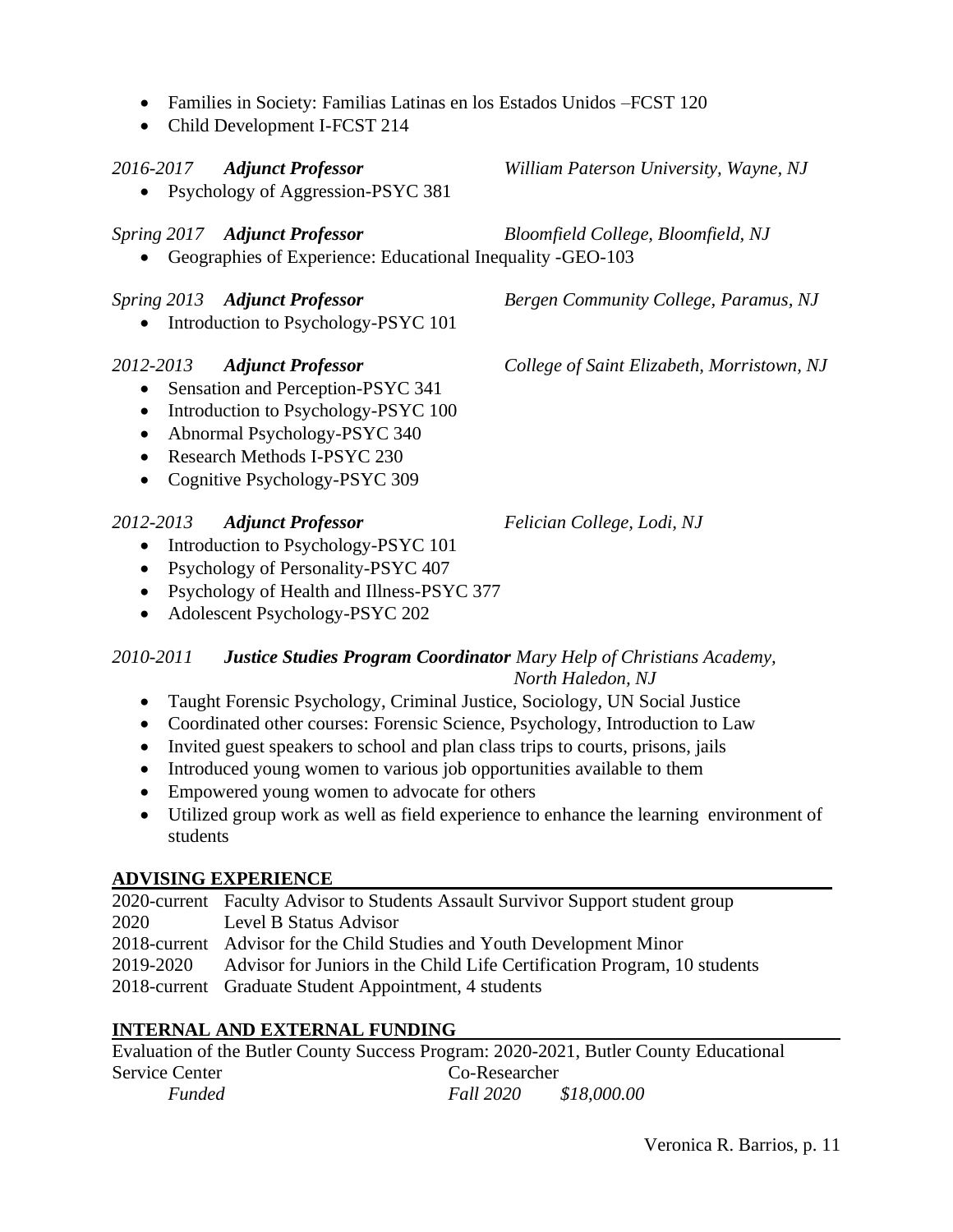| National Institute of Justice<br>Submitted-Not funded                                 | Principal Investigator,<br>Spring 2020 \$821,894.00 |             |
|---------------------------------------------------------------------------------------|-----------------------------------------------------|-------------|
| EHS External Grant Proposal Development Principal Investigator<br><b>Funded</b>       | <b>Fall 2019</b>                                    | \$3,000.00  |
| <b>CRF Summer Research Grant</b><br>Not funded                                        | Principal Researcher,<br><i>Fall</i> 2019           | \$6,200.00  |
| National Institute of Justice<br>Not funded                                           | Principal Investigator,<br>Spring 2019 \$539,402.00 |             |
| Evaluation of the Butler County Success Program: 2019-2020, Butler County Educational |                                                     |             |
| <b>Service Center</b>                                                                 | Co-Researcher                                       |             |
| <b>Funded</b>                                                                         | Summer 2019 \$18,000.00                             |             |
| <b>EHS</b> Interdisciplinary Team Grant                                               | Co-Researcher                                       |             |
| <b>Funded</b>                                                                         | Spring 2019 \$5,843.00                              |             |
| <b>EHS</b> Mentoring Grant                                                            | Co-Researcher                                       |             |
| <b>Funded</b>                                                                         | Spring 2019 \$1,885.00                              |             |
| Eloise Martin Instructional Enrichment Fund Co-Researcher                             |                                                     |             |
| Not Funded                                                                            | Spring, 2019 0.00                                   |             |
| <b>EHS Summer Research Award</b>                                                      | Principal Researcher,                               |             |
| <b>Funded</b>                                                                         | Winter, 2019 \$6,000.00                             |             |
| <b>OARS Summer Research Grant</b>                                                     | Principal Researcher,                               |             |
| Not Funded                                                                            | <i>Fall</i> 2018                                    | 6,200.00    |
| Evaluation of the Butler County Success Program: 2019-2020, Butler County Educational |                                                     |             |
| <b>Service Center</b>                                                                 | Co-Researcher                                       |             |
| <b>Funded</b>                                                                         | <b>Fall 2019</b>                                    | \$18,000.00 |
|                                                                                       |                                                     |             |

## **AWARDS AND HONORS**

| 2020 | Jessie Bernard Award - Outstanding Contribution to Feminist Scholarship Paper, |
|------|--------------------------------------------------------------------------------|
|      | NCFR, \$395.00                                                                 |
| 2018 | Wesley Burr Student Paper Award, Advancing Family Science, NCFR, \$200.00      |
| 2017 | College of Education and Human Services Student Travel Grant, \$300.00         |
| 2016 | Graduate Student Organization Student Travel Grant, \$300.00                   |
| 2016 | College of Education and Human Services Student Travel Grant, \$300.00         |
| 2015 | Student/New Professional Best Paper Award, Co-Author, \$300                    |
| 2015 | Graduate Student Organization Student Travel Grant, \$200.00                   |
| 2015 | Eastern Evaluation Research Society Student Award, \$100.00                    |
| 2015 | Society for Research in Child Development Frances Degen Horowitz Millennium    |
|      | Scholars Program, \$1000.00                                                    |
|      |                                                                                |

Veronica R. Barrios, p. 12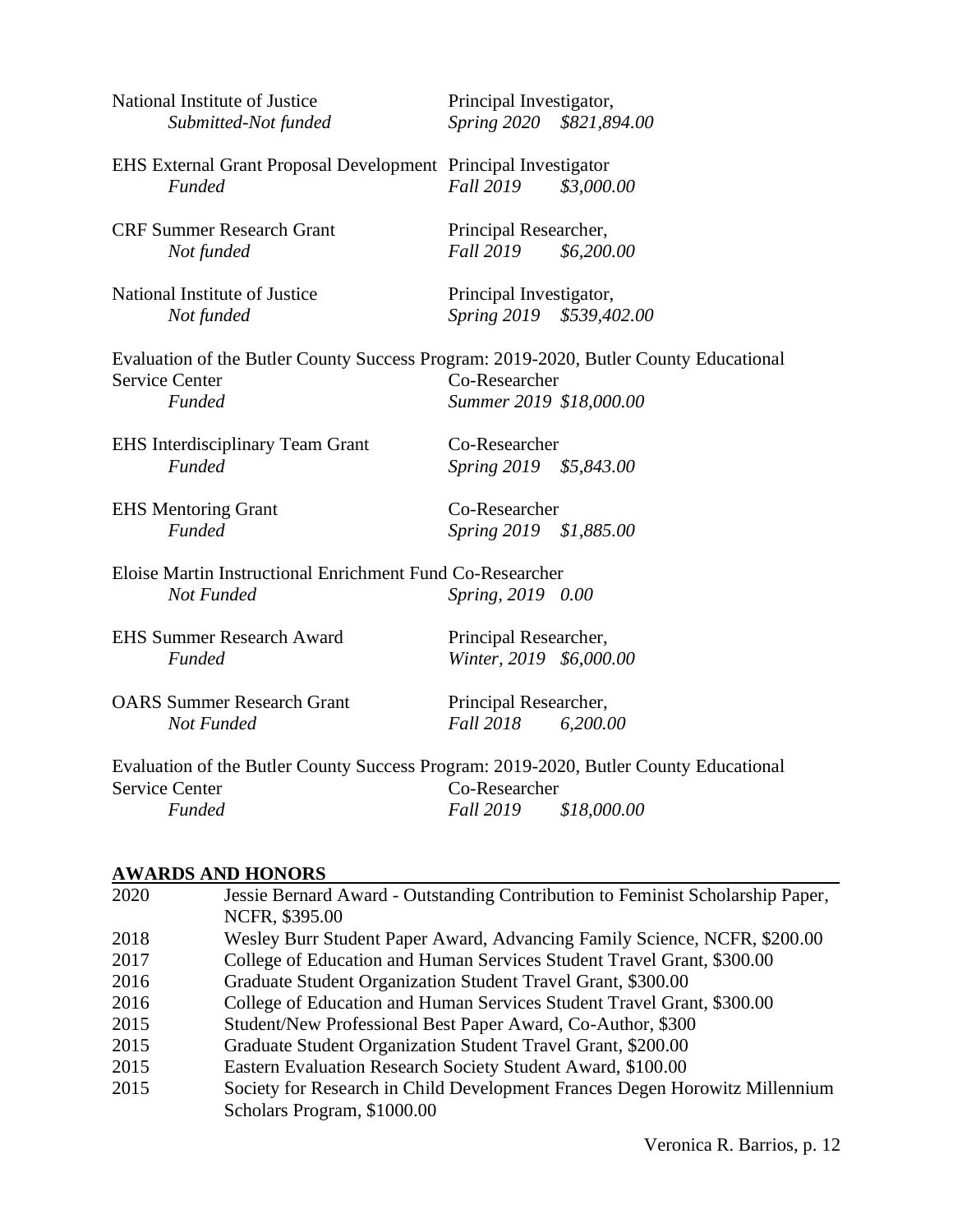| 2014      | Graduate Student Award for Best Presentation, Co-Author, \$250         |
|-----------|------------------------------------------------------------------------|
| 2014      | College of Education and Human Services Student Travel Grant, \$300.00 |
| 2014      | Graduate Student Organization Student Travel Grant, \$200.00           |
| 2013-2017 | Family Studies Doctoral Fellowship, \$120,000.00                       |
| 2007      | Summa Cum Laude, Montclair State University                            |
| 2003-2007 | Edward J. Bloustein Distinguished Scholar Award, full tuition waiver   |
| 2003-2007 | <b>MSU Outstanding Scholar Award</b>                                   |

## **PROFESSIONAL AFFILIATIONS**

|           | 2020-present Society for the Study of Social Problems                 |
|-----------|-----------------------------------------------------------------------|
|           | 2013-present Member of National Council on Family Relations           |
|           | 2015-present Member of Alpha Epsilon Lambda Honor Society             |
| 2015-2020 | Member of Society for Research on Child Development                   |
| 2016-2020 | Member of American Educational Research Association                   |
| 2016-2018 | Member of Society for Research on Adolescence                         |
|           | 2015-present Member of Kappa Omicron Nu, Omicron Beta Theta Chapter   |
| 2015-2017 | Member of Society for the Study of Human Development                  |
| 2015-2017 | Millennium Scholars mentee, Society for Research on Child Development |
| 2015-2017 | Member of Emerging Scholars Committee, Society for the Study of Human |
|           | Development                                                           |
| 2013-2016 | Member of Eastern Evaluation Research Society                         |

# **DEPARTMENT SERVICE**

| 2020-2021 | Family Science and Social Work Search Committee member, Miami University         |
|-----------|----------------------------------------------------------------------------------|
| 2019-2020 | Family Science and Social Work Search Committee member, Miami University         |
| 2019-2020 | Family Science and Social Work Search Undergraduate Curriculum Committee         |
|           | member, Miami University                                                         |
|           | 2019-present Family Science and Social Work Search Graduate Curriculum Committee |
|           | member, Miami University                                                         |
|           | 2018-present Family Science Committee member, Miami University                   |
|           |                                                                                  |

# **COLLEGE SERVICE**

| 2020-present Evaluation of Administrators Committee, Miami University   |
|-------------------------------------------------------------------------|
| 2020-present EHS Mentoring Committee, Miami University                  |
| 2019-present Undergraduate Petitions Committee member, Miami University |
| 2018-present Social Justice Teaching Collaborative, Miami University    |

## **UNIVERSITY SERVICE**

| UNIVERSITI BERVICE |                                                                               |
|--------------------|-------------------------------------------------------------------------------|
|                    | 2018-present Community Standards Board member, Miami University               |
|                    | 2019-present Title IX Hearing Officer, Miami University                       |
|                    | 2018-present Interpersonal Violence Faculty Research Group, Miami University  |
| 2014-2017          | Communications Committee, Family Studies Doctoral Program Montclair State     |
|                    | University                                                                    |
| 2014               | Theory Construction and Research Methodology session presider                 |
| 2013-2018          | Doctoral student representative, Family Studies Doctoral Committee, Montclair |
|                    | <b>State University</b>                                                       |
| 2013-2016          | Graduate student representative, Grade Grievance Committee, Montclair State   |
|                    | University                                                                    |
|                    |                                                                               |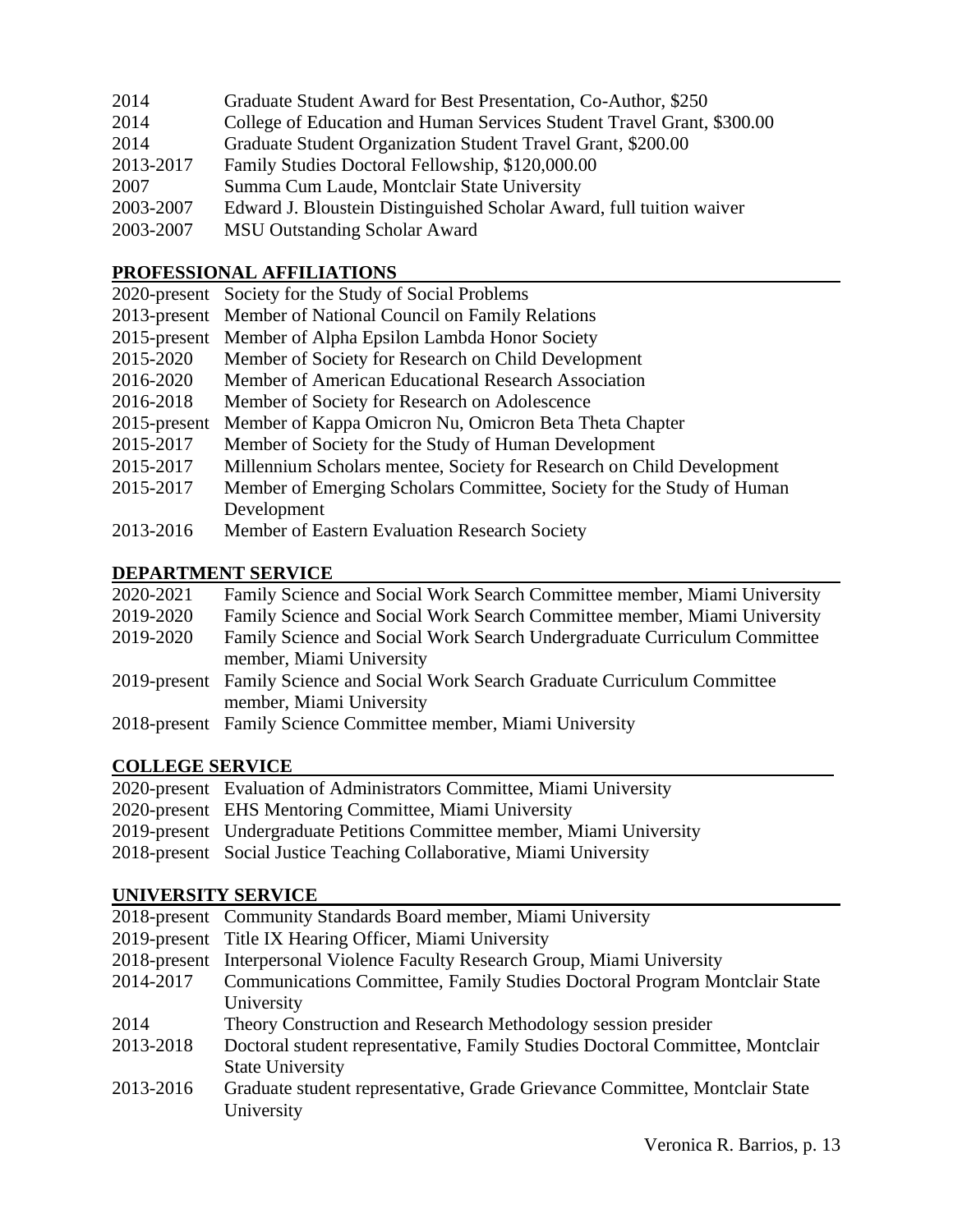### **PROFESSIONAL SERVICE**

|      | 2021-present Advisory Council member, Montclair State University Hispanic/Latinx Alumni |
|------|-----------------------------------------------------------------------------------------|
|      | <b>Network</b>                                                                          |
|      | 2020-present Manuscript review, Social Work in Mental Health                            |
|      | 2020-present Manuscript review, Violence and Gender                                     |
|      | 2020-present Manuscript review, Trauma, Violence, and Abuse                             |
|      | 2019-present Manuscript reviewer, Journal of Family Violence                            |
|      | 2019-present Manuscript reviewer, Child and Youth Services                              |
|      | 2019-present Manuscript reviewer, Current Psychology                                    |
|      | 2019-present NCFR Mentoring Academy Steering Committee member                           |
|      | 2016-present NCFR Latin@ Research Focus Group co-chair                                  |
|      | 2015-present NCFR Conference Proposal reviewer                                          |
| 2014 | Theory Construction and Research Methodology session presider                           |

## **COMMUNITY SERVICE**

| 2019-present | Trainer and Evaluation Consultant, Women Helping Women, Butler County, OH |
|--------------|---------------------------------------------------------------------------|
| 2018-2020    | Advisory Board Member, Big Brothers Big Sisters, Hamilton, OH             |
| 2015-2016    | Advisory Member of Mary Help of Christians Academy, Board of Directors    |
| 2015-2016    | Advisory Member of Art in Motion, Inc. Board of Directors                 |
| 2012-2014    | President of Art in Motion, Inc. Board of Directors                       |
| 2010-2014    | Evaluation committee member at Mary Help of Christians Academy for Middle |
|              | States Association for Colleges and Secondary Schools Committee           |
| 2007-2015    | UN-NGO representative for The Missionary Society of Salesian Sisters      |

## **RELEVANT WORK EXPERIENCE**

*2017-2018 Evaluation Research Associate Center for Research and Evaluation on Education and Human Services, Montclair State University*

- Project planning
- Protocol development
- Focus group and interview facilitator

## *2010-2018 Camp Director*

*Mary Help of Christians Camp, N. Haledon, NJ*

- Create and manage program activities
- Hire and supervise approximately 80 staff members
- Enroll and supervise approximately 300 campers
- Evaluation of activities and staff
- Manage databases

## *2015-2016 Program Consultant/Internal Evaluator*

Mary Help of Christians Academy, N. Haledon, NJ

- Group facilitation and observations
- Perform multi-level evaluations
- Ran a social justice and empowerment program for the school community
- Recruited quality teachers and students